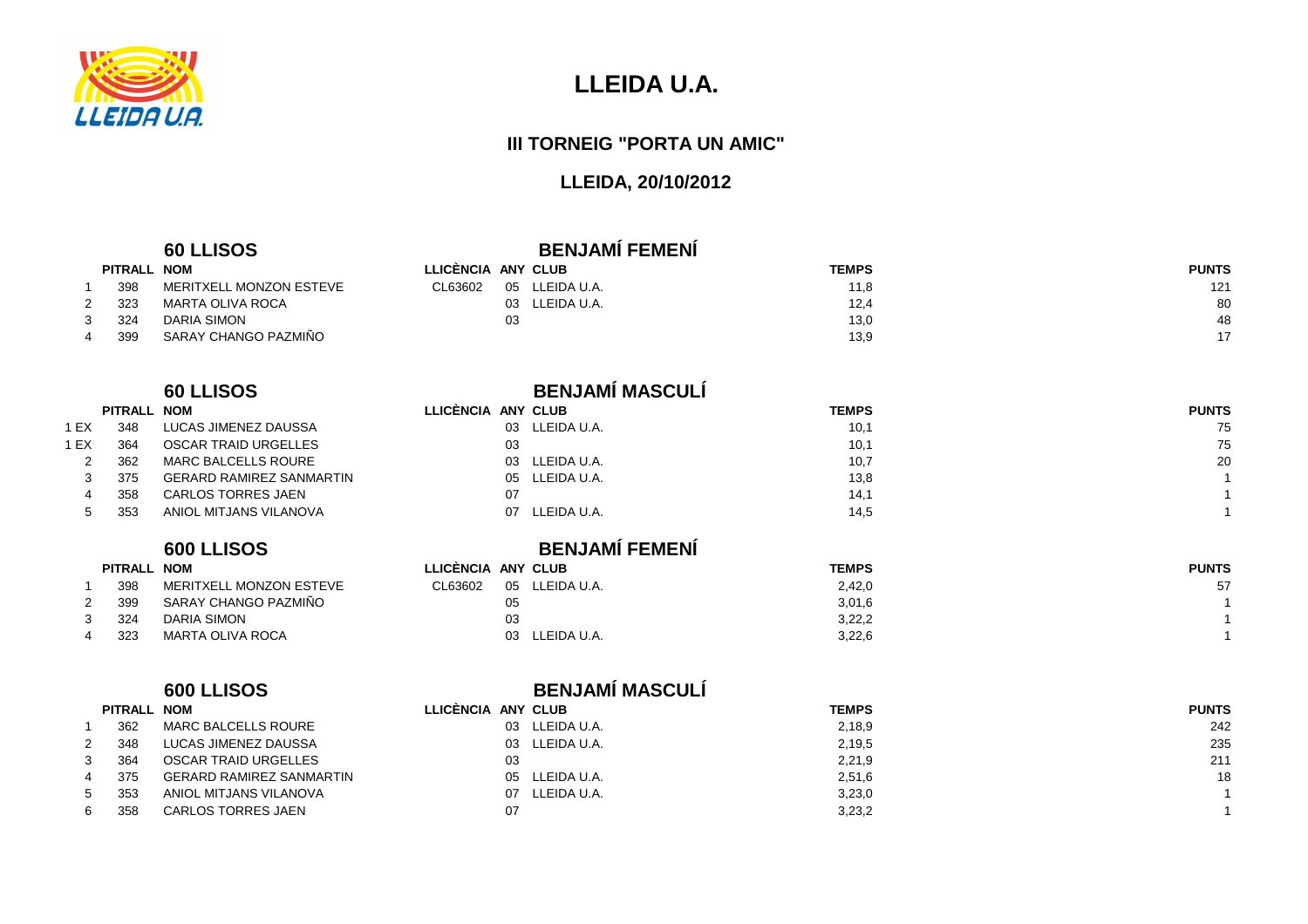

### **III TORNEIG "PORTA UN AMIC"**

|   |             | <b>LLARGADA</b>                 |               | <b>BENJAMÍ FEMENÍ</b>  |                |              |              |              |              |
|---|-------------|---------------------------------|---------------|------------------------|----------------|--------------|--------------|--------------|--------------|
|   | PITRALL NOM |                                 |               | <b>ANY CLUB</b>        | $\mathbf{1}$   | $\mathbf{2}$ | 3            | <b>MARCA</b> | <b>PUNTS</b> |
|   | 398         | MERITXELL MONZON ESTEVE         | CL63602       | 05 LLEIDA U.A.         | 1,46           | 1,87         | 1,42         | 1,87         | 131          |
| 2 | 323         | <b>MARTA OLIVA ROCA</b>         | 03            | LLEIDA U.A.            | 1,86           | 1,44         | $\times$     | 1,86         | 127          |
| 3 | 399         | SARAY CHANGO PAZMIÑO            |               |                        | 1,33           | 1,65         | 1,37         | 1,65         | 89           |
| 4 | 324         | <b>DARIA SIMON</b>              | 03            |                        | 1,29           | 1,24         | 1,55         | 1,55         | 69           |
|   |             | <b>LLARGADA</b>                 |               | <b>BENJAMÍ MASCULÍ</b> |                |              |              |              |              |
|   | PITRALL NOM |                                 |               | <b>ANY CLUB</b>        | $\overline{1}$ | $\mathbf{2}$ | $\mathbf{3}$ | <b>MARCA</b> | <b>PUNTS</b> |
|   | 348         | <b>LUCAS JIMENEZ DAUSSA</b>     |               | 03 LLEIDA U.A.         | 2,85           | 2,77         | 2,79         | 2,85         | 86           |
| 2 | 362         | <b>MARC BALCELLS ROURE</b>      | 03            | LLEIDA U.A.            | 2,85           | 2,65         | 2,57         | 2,85         | 86           |
| 3 | 364         | <b>OSCAR TRAID URGELLES</b>     | 03            |                        | 2,63           | 2,42         | 1,63         | 2,63         | 44           |
| 4 | 375         | <b>GERARD RAMIREZ SANMARTIN</b> | 05            | LLEIDA U.A.            | 1,55           | 1,69         | 1,68         | 1,69         | $\mathbf{1}$ |
| 5 | 353         | ANIOL MITJANS VILANOVA          | 07            | LLEIDA U.A.            | 1,36           | 1,19         | 1,65         | 1,65         | $\mathbf{1}$ |
| 6 |             | <b>JOAN PICO DRUDIS</b>         | CL63354<br>04 | LLEIDA U.A.            | 1,40           | 1,36         | 1,36         | 1,40         | $\mathbf{1}$ |
|   | 358         | <b>CARLOS TORRES JAEN</b>       | 07            |                        | $\times$       | 1,25         | 1,00         | 1,25         | $\mathbf{1}$ |
|   |             | PES 2 KG.                       |               | <b>BENJAMÍ FEMENÍ</b>  |                |              |              |              |              |
|   | PITRALL NOM |                                 |               | <b>ANY CLUB</b>        | $\overline{1}$ | $\mathbf{2}$ | 3            | <b>MARCA</b> | <b>PUNTS</b> |
|   | 324         | <b>DARIA SIMON</b>              | 03            |                        | 3,16           | 3,00         | 2,94         | 3,16         | 162          |
| 2 | 398         | MERITXELL MONZON ESTEVE         | CL63602<br>05 | LLEIDA U.A.            | 3,04           | 2,90         | 2,60         | 3,04         | 155          |
| 3 | 323         | <b>MARTA OLIVA ROCA</b>         | 03            | LLEIDA U.A.            | 2,89           | 2,21         | 2,27         | 2,89         | 146          |
| 4 | 399         | SARAY CHANGO PAZMIÑO            |               |                        | 1,76           | 2,18         | 2,41         | 2,41         | 117          |
|   |             | PES 2 KG.                       |               | <b>BENJAMÍ MASCULÍ</b> |                |              |              |              |              |
|   | PITRALL NOM |                                 |               | <b>ANY CLUB</b>        | $\mathbf{1}$   | $\mathbf{2}$ | 3            | <b>MARCA</b> | <b>PUNTS</b> |
|   | 364         | <b>OSCAR TRAID URGELLES</b>     | 03            |                        | 4,43           | 4,40         | 5,24         | 5,24         | 249          |
| 2 | 362         | <b>MARC BALCELLS ROURE</b>      | 03            | LLEIDA U.A.            | 4,44           | 4,88         | 4,10         | 4,88         | 228          |
| 3 | 348         | <b>LUCAS JIMENEZ DAUSSA</b>     | 03            | LLEIDA U.A.            | 4,34           | 4,68         | 4,60         | 4,68         | 216          |
| 4 | 353         | ANIOL MITJANS VILANOVA          | 07            | LLEIDA U.A.            | 1,55           | 1,60         | 2,22         | 2,22         | 73           |
| 5 | 375         | <b>GERARD RAMIREZ SANMARTIN</b> | 05            | LLEIDA U.A.            | 2,13           | 2,16         | 1,71         | 2,16         | 69           |
| 6 | 358         | CARLOS TORRES JAEN              | 07            |                        | 0,74           | 1,39         | 1,53         | 1,53         | 33           |
|   |             |                                 |               |                        |                |              |              |              |              |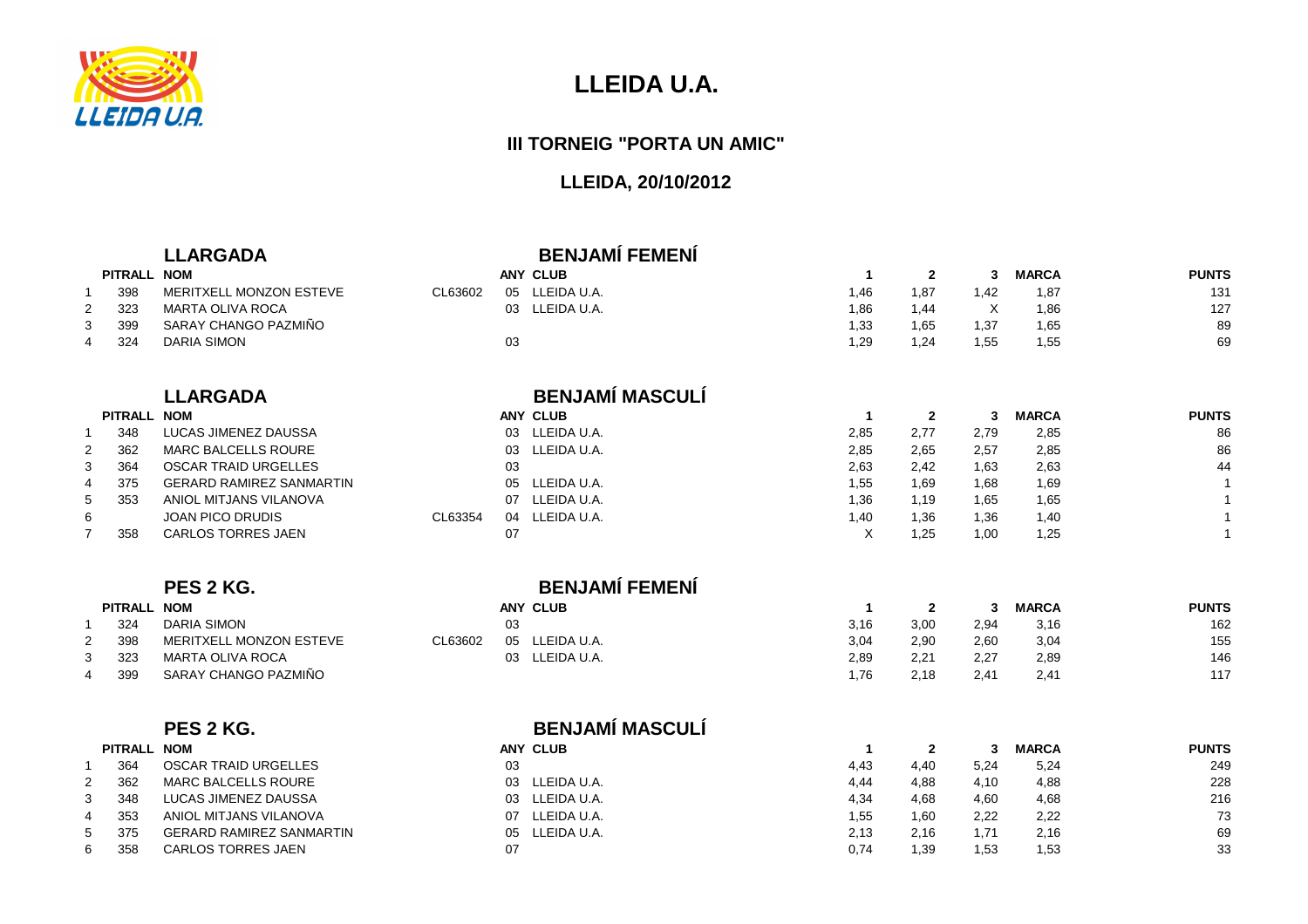

#### **III TORNEIG "PORTA UN AMIC"**

#### **LLEIDA, 20/10/2012**

#### **60 LLISOS ALEVÍ FEMENÍ**

| PITRALL NOM |                            | LLICENCIA ANY CLUB |                | <b>TEMPS</b>        | <b>PUNTS</b> |
|-------------|----------------------------|--------------------|----------------|---------------------|--------------|
| 308         | CLAUDIA DELGADO CERRO      | CL63349            | 02             | LLEIDA U.A.<br>9,7  | 351          |
| 320         | LAURA MONTAÑA ARNAU        |                    | 02             | 10,4                | 256          |
| 318         | EMMA COSCULLUELA CHIMENO   |                    | 02 LLEIDA U.A. | 11,3                | 163          |
| 327         | NURIA OLIVA ROCA           |                    | 02             | 11,4                | 154          |
| 311         | <b>JULIA GODIA CALDERO</b> |                    | 02             | 11,7                | 128          |
| 330         | SUSANA MELENDO ARRUFAT     |                    | 02 LLEIDA U.A. | 12,1                | 100          |
| 397         | MARIA MAÑANET NAVAL        | CL58037            | 01             | LLEIDA U.A.<br>12,8 | 58           |

JOAN PANE ANIZ

6 307 ESTEVE TORRENT CORBELLA

7 305 DANIEL COGUL GUARDIOLA

4 372 HECTOR BALCELLS ROURE

1 374 PAU VILARO SAYAVERA<br>2 EX 360 JOAN PANE ANIZ

2 EX 390 DANIEL MAÑANET NAVAL

5 396 JON MAÑANET NAVAL

8 395 ALEX MOZOTA MEJON

**PITRALL NOM**

## **60 LLISOS ALEVÍ MASCULÍ**

| М                     | LLICÈNCIA ANY CLUB |                    | <b>TEMPS</b> | <b>PUNTS</b> |
|-----------------------|--------------------|--------------------|--------------|--------------|
| U VILARO SAYAVERA     | 01                 |                    | 9,8          | 115          |
| AN PANE ANIZ          | CL60470            | LLEIDA U.A.<br>02  | 10,0         | 88           |
| NIEL MAÑANET NAVAL    | CL58038            | LLEIDA U.A.<br>01  | 10,0         | 88           |
| CTOR BALCELLS ROURE   |                    | LLEIDA U.A.<br>O1. | 10,4         | 44           |
| N MAÑANET NAVAL       | CL58039            | LLEIDA U.A.<br>01  | 10,5         | 35           |
| TEVE TORRENT CORBELLA | 01                 |                    | 10,6         | 27           |
| NIEL COGUL GUARDIOLA  | CL55806            | LLEIDA U.A.<br>01  | 10,9         |              |
| EX MOZOTA MEJON       | 01                 |                    | 11,9         |              |
|                       |                    |                    |              |              |

## **PITRALL NOM**

|              | <b>PIIRALL NUM</b> |                             | LLIVENVIA AN |      |
|--------------|--------------------|-----------------------------|--------------|------|
| $\mathbf{1}$ |                    | 397 MARIA MAÑANET NAVAL     | CL58037 01   |      |
|              |                    | 2 308 CLAUDIA DELGADO CERRO | CL63349      | - 02 |
| $\mathbf{3}$ |                    | 320 LAURA MONTAÑA ARNAU     |              | 02   |
|              |                    | 4 311 JULIA GODIA CALDERO   |              | 02   |

| -5 | 318 | EMMA COSCULLUELA CHIMENO |
|----|-----|--------------------------|
| -6 | 330 | SUSANA MELENDO ARRUFAT   |
| 7  | 327 | NURIA OLIVA ROCA         |

#### **600 LLISOS ALEVÍ FEMENÍ**

| PITRALL NOM |                            | LLICENCIA ANY CLUB |    |                | <b>TEMPS</b> | <b>PUNTS</b> |
|-------------|----------------------------|--------------------|----|----------------|--------------|--------------|
| 397         | MARIA MAÑANET NAVAL        | CL58037            | 01 | LLEIDA U.A.    | 2,29,3       | 143          |
| 308         | CLAUDIA DELGADO CERRO      | CL63349            | 02 | LLEIDA U.A.    | 2,34,3       | 105          |
| 320         | LAURA MONTAÑA ARNAU        |                    | 02 |                | 2,40,5       | 65           |
| 311         | <b>JULIA GODIA CALDERO</b> |                    | 02 |                | 2,41,3       | -61          |
| 318         | EMMA COSCULLUELA CHIMENO   |                    |    | 02 LLEIDA U.A. | 2,47,2       | 33           |
| 330         | SUSANA MELENDO ARRUFAT     |                    |    | 02 LLEIDA U.A. | 2,50,1       | 23           |
| 327         | NURIA OLIVA ROCA           |                    | 02 |                | 3,24,3       |              |
|             |                            |                    |    |                |              |              |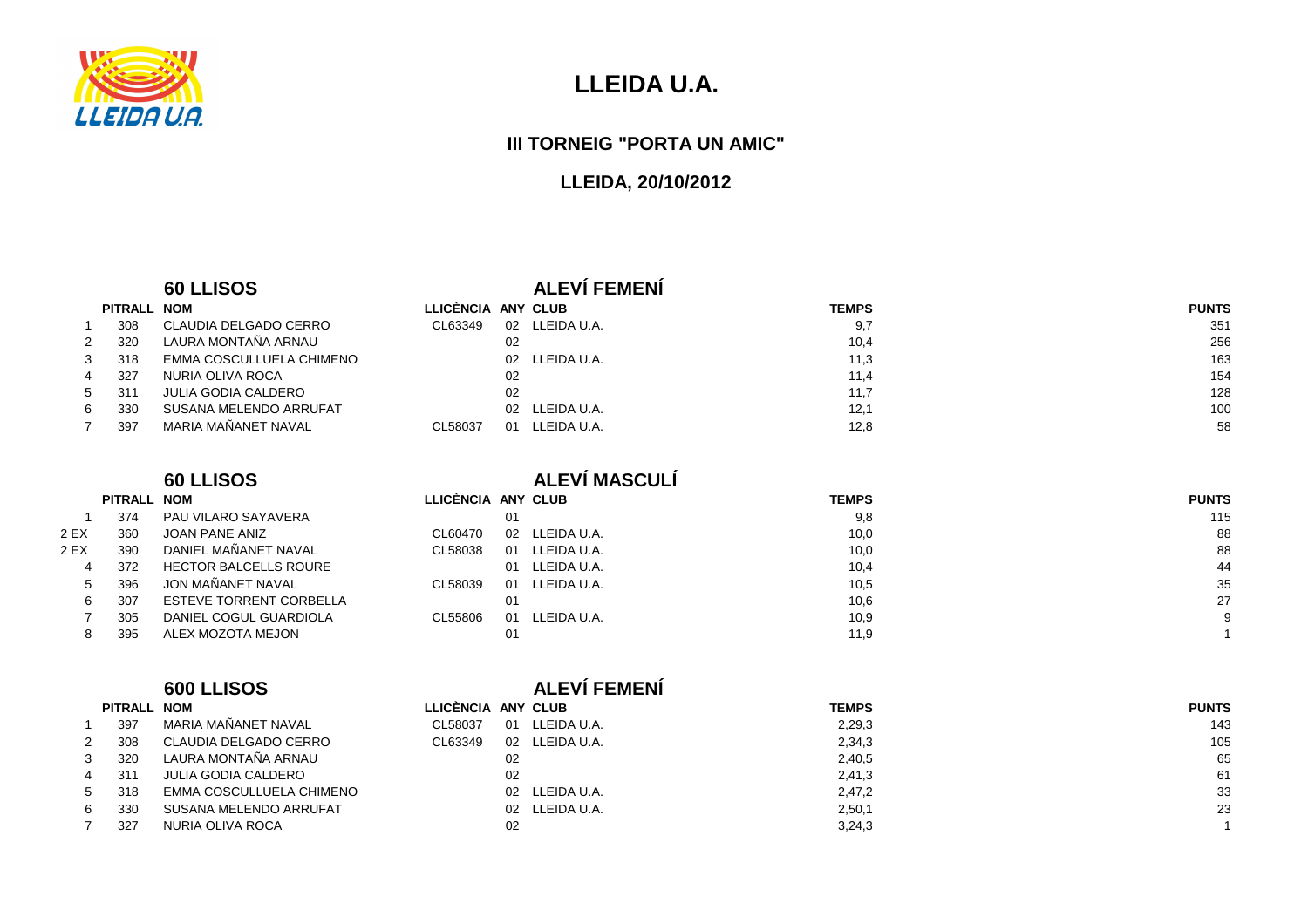

#### **III TORNEIG "PORTA UN AMIC"**

| LLICÈNCIA ANY CLUB<br>PITRALL NOM<br><b>TEMPS</b><br><b>PUNTS</b><br>$\mathbf{1}$<br>307<br><b>ESTEVE TORRENT CORBELLA</b><br>01<br>2, 14, 1<br>296<br><b>DANIEL COGUL GUARDIOLA</b><br>2,14,8<br>305<br>CL55806<br>LLEIDA U.A.<br>288<br>$\overline{2}$<br>01<br>DANIEL MAÑANET NAVAL<br>CL58038<br>3<br>LLEIDA U.A.<br>2,17,6<br>256<br>390<br>01<br><b>HECTOR BALCELLS ROURE</b><br>246<br>372<br>LLEIDA U.A.<br>2,18,5<br>01<br>4<br>ALEX MOZOTA MEJON<br>2,23,2<br>198<br>5<br>395<br>01<br>PAU VILARO SAYAVERA<br>6<br>374<br>01<br>2,24,8<br>183<br><b>JOAN PANE ANIZ</b><br>97<br>$\overline{7}$<br>CL60470<br>LLEIDA U.A.<br>360<br>02<br>2,35,4<br>JON MAÑANET NAVAL<br>94<br>396<br>CL58039<br>LLEIDA U.A.<br>8<br>01<br>2,35,8<br><b>ALEVÍ FEMENÍ</b><br><b>LLARGADA</b><br>PITRALL NOM<br><b>ANY CLUB</b><br><b>MARCA</b><br><b>PUNTS</b><br>$\overline{2}$<br>3<br>-1<br>LAURA MONTAÑA ARNAU<br>320<br>2,38<br>1,89<br>02<br>2,45<br>2,45<br>249<br>$\mathbf{1}$<br>MARIA MAÑANET NAVAL<br>397<br>CL58037<br>LLEIDA U.A.<br>2,42<br>2,20<br>2<br>01<br>1,87<br>2,42<br>243<br>CLAUDIA DELGADO CERRO<br>CL63349<br>2,27<br>3<br>308<br>LLEIDA U.A.<br>2,40<br>2,33<br>2,40<br>239<br>02<br>EMMA COSCULLUELA CHIMENO<br>LLEIDA U.A.<br>2,34<br>227<br>318<br>2,30<br>1,96<br>2,34<br>4<br>02<br>SUSANA MELENDO ARRUFAT<br>330<br>LLEIDA U.A.<br>2,16<br>191<br>5<br>02<br>1,90<br>1,66<br>2,16<br><b>JULIA GODIA CALDERO</b><br>02<br>6<br>311<br>2,16<br>1,79<br>1,64<br>2,16<br>191<br>02<br>95<br>327<br>NURIA OLIVA ROCA<br>$\overline{7}$<br>1,68<br>1,51<br>1,49<br>1,68<br>ALEVÍ MASCULÍ<br><b>LLARGADA</b><br>PITRALL NOM<br><b>ANY CLUB</b><br><b>MARCA</b><br><b>PUNTS</b><br>$\mathbf{2}$<br>3<br>-1<br><b>JOAN PANE ANIZ</b><br>X<br>CL60470<br>LLEIDA U.A.<br>3,63<br>X<br>3,63<br>237<br>360<br>02<br>$\mathbf{1}$<br><b>DANIEL COGUL GUARDIOLA</b><br>CL55806<br>305<br>01<br>LLEIDA U.A.<br>Χ<br>2,88<br>2,78<br>2,88<br>92<br>2<br><b>ESTEVE TORRENT CORBELLA</b><br>63<br>3<br>01<br>2,73<br>2,59<br>2,73<br>307<br>2,64<br>54<br>ALEX MOZOTA MEJON<br>2,68<br>2,39<br>2,46<br>395<br>01<br>2,68<br>4<br>JON MAÑANET NAVAL<br>CL58039<br>LLEIDA U.A.<br>2,3<br>2,25<br>40<br>396<br>01<br>2,61<br>2,61<br>5<br><b>HECTOR BALCELLS ROURE</b><br>LLEIDA U.A.<br>372<br>2,37<br>2,34<br>Χ<br>2,37<br>6<br>01<br>PAU VILARO SAYAVERA<br>2,20<br>374<br>01<br>1,74<br>2,22<br>2,22<br>7 |   |     | 600 LLISOS           |         |    | <b>ALEVÍ MASCULÍ</b> |   |      |      |      |  |
|------------------------------------------------------------------------------------------------------------------------------------------------------------------------------------------------------------------------------------------------------------------------------------------------------------------------------------------------------------------------------------------------------------------------------------------------------------------------------------------------------------------------------------------------------------------------------------------------------------------------------------------------------------------------------------------------------------------------------------------------------------------------------------------------------------------------------------------------------------------------------------------------------------------------------------------------------------------------------------------------------------------------------------------------------------------------------------------------------------------------------------------------------------------------------------------------------------------------------------------------------------------------------------------------------------------------------------------------------------------------------------------------------------------------------------------------------------------------------------------------------------------------------------------------------------------------------------------------------------------------------------------------------------------------------------------------------------------------------------------------------------------------------------------------------------------------------------------------------------------------------------------------------------------------------------------------------------------------------------------------------------------------------------------------------------------------------------------------------------------------------------------------------------------------------------------------------------------------------------------------------------------------------------------------------------------------------------------------------------------------------------------------------------------|---|-----|----------------------|---------|----|----------------------|---|------|------|------|--|
|                                                                                                                                                                                                                                                                                                                                                                                                                                                                                                                                                                                                                                                                                                                                                                                                                                                                                                                                                                                                                                                                                                                                                                                                                                                                                                                                                                                                                                                                                                                                                                                                                                                                                                                                                                                                                                                                                                                                                                                                                                                                                                                                                                                                                                                                                                                                                                                                                  |   |     |                      |         |    |                      |   |      |      |      |  |
|                                                                                                                                                                                                                                                                                                                                                                                                                                                                                                                                                                                                                                                                                                                                                                                                                                                                                                                                                                                                                                                                                                                                                                                                                                                                                                                                                                                                                                                                                                                                                                                                                                                                                                                                                                                                                                                                                                                                                                                                                                                                                                                                                                                                                                                                                                                                                                                                                  |   |     |                      |         |    |                      |   |      |      |      |  |
|                                                                                                                                                                                                                                                                                                                                                                                                                                                                                                                                                                                                                                                                                                                                                                                                                                                                                                                                                                                                                                                                                                                                                                                                                                                                                                                                                                                                                                                                                                                                                                                                                                                                                                                                                                                                                                                                                                                                                                                                                                                                                                                                                                                                                                                                                                                                                                                                                  |   |     |                      |         |    |                      |   |      |      |      |  |
|                                                                                                                                                                                                                                                                                                                                                                                                                                                                                                                                                                                                                                                                                                                                                                                                                                                                                                                                                                                                                                                                                                                                                                                                                                                                                                                                                                                                                                                                                                                                                                                                                                                                                                                                                                                                                                                                                                                                                                                                                                                                                                                                                                                                                                                                                                                                                                                                                  |   |     |                      |         |    |                      |   |      |      |      |  |
|                                                                                                                                                                                                                                                                                                                                                                                                                                                                                                                                                                                                                                                                                                                                                                                                                                                                                                                                                                                                                                                                                                                                                                                                                                                                                                                                                                                                                                                                                                                                                                                                                                                                                                                                                                                                                                                                                                                                                                                                                                                                                                                                                                                                                                                                                                                                                                                                                  |   |     |                      |         |    |                      |   |      |      |      |  |
|                                                                                                                                                                                                                                                                                                                                                                                                                                                                                                                                                                                                                                                                                                                                                                                                                                                                                                                                                                                                                                                                                                                                                                                                                                                                                                                                                                                                                                                                                                                                                                                                                                                                                                                                                                                                                                                                                                                                                                                                                                                                                                                                                                                                                                                                                                                                                                                                                  |   |     |                      |         |    |                      |   |      |      |      |  |
|                                                                                                                                                                                                                                                                                                                                                                                                                                                                                                                                                                                                                                                                                                                                                                                                                                                                                                                                                                                                                                                                                                                                                                                                                                                                                                                                                                                                                                                                                                                                                                                                                                                                                                                                                                                                                                                                                                                                                                                                                                                                                                                                                                                                                                                                                                                                                                                                                  |   |     |                      |         |    |                      |   |      |      |      |  |
|                                                                                                                                                                                                                                                                                                                                                                                                                                                                                                                                                                                                                                                                                                                                                                                                                                                                                                                                                                                                                                                                                                                                                                                                                                                                                                                                                                                                                                                                                                                                                                                                                                                                                                                                                                                                                                                                                                                                                                                                                                                                                                                                                                                                                                                                                                                                                                                                                  |   |     |                      |         |    |                      |   |      |      |      |  |
|                                                                                                                                                                                                                                                                                                                                                                                                                                                                                                                                                                                                                                                                                                                                                                                                                                                                                                                                                                                                                                                                                                                                                                                                                                                                                                                                                                                                                                                                                                                                                                                                                                                                                                                                                                                                                                                                                                                                                                                                                                                                                                                                                                                                                                                                                                                                                                                                                  |   |     |                      |         |    |                      |   |      |      |      |  |
|                                                                                                                                                                                                                                                                                                                                                                                                                                                                                                                                                                                                                                                                                                                                                                                                                                                                                                                                                                                                                                                                                                                                                                                                                                                                                                                                                                                                                                                                                                                                                                                                                                                                                                                                                                                                                                                                                                                                                                                                                                                                                                                                                                                                                                                                                                                                                                                                                  |   |     |                      |         |    |                      |   |      |      |      |  |
|                                                                                                                                                                                                                                                                                                                                                                                                                                                                                                                                                                                                                                                                                                                                                                                                                                                                                                                                                                                                                                                                                                                                                                                                                                                                                                                                                                                                                                                                                                                                                                                                                                                                                                                                                                                                                                                                                                                                                                                                                                                                                                                                                                                                                                                                                                                                                                                                                  |   |     |                      |         |    |                      |   |      |      |      |  |
|                                                                                                                                                                                                                                                                                                                                                                                                                                                                                                                                                                                                                                                                                                                                                                                                                                                                                                                                                                                                                                                                                                                                                                                                                                                                                                                                                                                                                                                                                                                                                                                                                                                                                                                                                                                                                                                                                                                                                                                                                                                                                                                                                                                                                                                                                                                                                                                                                  |   |     |                      |         |    |                      |   |      |      |      |  |
|                                                                                                                                                                                                                                                                                                                                                                                                                                                                                                                                                                                                                                                                                                                                                                                                                                                                                                                                                                                                                                                                                                                                                                                                                                                                                                                                                                                                                                                                                                                                                                                                                                                                                                                                                                                                                                                                                                                                                                                                                                                                                                                                                                                                                                                                                                                                                                                                                  |   |     |                      |         |    |                      |   |      |      |      |  |
|                                                                                                                                                                                                                                                                                                                                                                                                                                                                                                                                                                                                                                                                                                                                                                                                                                                                                                                                                                                                                                                                                                                                                                                                                                                                                                                                                                                                                                                                                                                                                                                                                                                                                                                                                                                                                                                                                                                                                                                                                                                                                                                                                                                                                                                                                                                                                                                                                  |   |     |                      |         |    |                      |   |      |      |      |  |
|                                                                                                                                                                                                                                                                                                                                                                                                                                                                                                                                                                                                                                                                                                                                                                                                                                                                                                                                                                                                                                                                                                                                                                                                                                                                                                                                                                                                                                                                                                                                                                                                                                                                                                                                                                                                                                                                                                                                                                                                                                                                                                                                                                                                                                                                                                                                                                                                                  |   |     |                      |         |    |                      |   |      |      |      |  |
|                                                                                                                                                                                                                                                                                                                                                                                                                                                                                                                                                                                                                                                                                                                                                                                                                                                                                                                                                                                                                                                                                                                                                                                                                                                                                                                                                                                                                                                                                                                                                                                                                                                                                                                                                                                                                                                                                                                                                                                                                                                                                                                                                                                                                                                                                                                                                                                                                  |   |     |                      |         |    |                      |   |      |      |      |  |
|                                                                                                                                                                                                                                                                                                                                                                                                                                                                                                                                                                                                                                                                                                                                                                                                                                                                                                                                                                                                                                                                                                                                                                                                                                                                                                                                                                                                                                                                                                                                                                                                                                                                                                                                                                                                                                                                                                                                                                                                                                                                                                                                                                                                                                                                                                                                                                                                                  |   |     |                      |         |    |                      |   |      |      |      |  |
|                                                                                                                                                                                                                                                                                                                                                                                                                                                                                                                                                                                                                                                                                                                                                                                                                                                                                                                                                                                                                                                                                                                                                                                                                                                                                                                                                                                                                                                                                                                                                                                                                                                                                                                                                                                                                                                                                                                                                                                                                                                                                                                                                                                                                                                                                                                                                                                                                  |   |     |                      |         |    |                      |   |      |      |      |  |
|                                                                                                                                                                                                                                                                                                                                                                                                                                                                                                                                                                                                                                                                                                                                                                                                                                                                                                                                                                                                                                                                                                                                                                                                                                                                                                                                                                                                                                                                                                                                                                                                                                                                                                                                                                                                                                                                                                                                                                                                                                                                                                                                                                                                                                                                                                                                                                                                                  |   |     |                      |         |    |                      |   |      |      |      |  |
|                                                                                                                                                                                                                                                                                                                                                                                                                                                                                                                                                                                                                                                                                                                                                                                                                                                                                                                                                                                                                                                                                                                                                                                                                                                                                                                                                                                                                                                                                                                                                                                                                                                                                                                                                                                                                                                                                                                                                                                                                                                                                                                                                                                                                                                                                                                                                                                                                  |   |     |                      |         |    |                      |   |      |      |      |  |
|                                                                                                                                                                                                                                                                                                                                                                                                                                                                                                                                                                                                                                                                                                                                                                                                                                                                                                                                                                                                                                                                                                                                                                                                                                                                                                                                                                                                                                                                                                                                                                                                                                                                                                                                                                                                                                                                                                                                                                                                                                                                                                                                                                                                                                                                                                                                                                                                                  |   |     |                      |         |    |                      |   |      |      |      |  |
|                                                                                                                                                                                                                                                                                                                                                                                                                                                                                                                                                                                                                                                                                                                                                                                                                                                                                                                                                                                                                                                                                                                                                                                                                                                                                                                                                                                                                                                                                                                                                                                                                                                                                                                                                                                                                                                                                                                                                                                                                                                                                                                                                                                                                                                                                                                                                                                                                  |   |     |                      |         |    |                      |   |      |      |      |  |
|                                                                                                                                                                                                                                                                                                                                                                                                                                                                                                                                                                                                                                                                                                                                                                                                                                                                                                                                                                                                                                                                                                                                                                                                                                                                                                                                                                                                                                                                                                                                                                                                                                                                                                                                                                                                                                                                                                                                                                                                                                                                                                                                                                                                                                                                                                                                                                                                                  |   |     |                      |         |    |                      |   |      |      |      |  |
|                                                                                                                                                                                                                                                                                                                                                                                                                                                                                                                                                                                                                                                                                                                                                                                                                                                                                                                                                                                                                                                                                                                                                                                                                                                                                                                                                                                                                                                                                                                                                                                                                                                                                                                                                                                                                                                                                                                                                                                                                                                                                                                                                                                                                                                                                                                                                                                                                  |   |     |                      |         |    |                      |   |      |      |      |  |
|                                                                                                                                                                                                                                                                                                                                                                                                                                                                                                                                                                                                                                                                                                                                                                                                                                                                                                                                                                                                                                                                                                                                                                                                                                                                                                                                                                                                                                                                                                                                                                                                                                                                                                                                                                                                                                                                                                                                                                                                                                                                                                                                                                                                                                                                                                                                                                                                                  |   |     |                      |         |    |                      |   |      |      |      |  |
|                                                                                                                                                                                                                                                                                                                                                                                                                                                                                                                                                                                                                                                                                                                                                                                                                                                                                                                                                                                                                                                                                                                                                                                                                                                                                                                                                                                                                                                                                                                                                                                                                                                                                                                                                                                                                                                                                                                                                                                                                                                                                                                                                                                                                                                                                                                                                                                                                  |   |     |                      |         |    |                      |   |      |      |      |  |
|                                                                                                                                                                                                                                                                                                                                                                                                                                                                                                                                                                                                                                                                                                                                                                                                                                                                                                                                                                                                                                                                                                                                                                                                                                                                                                                                                                                                                                                                                                                                                                                                                                                                                                                                                                                                                                                                                                                                                                                                                                                                                                                                                                                                                                                                                                                                                                                                                  |   |     |                      |         |    |                      |   |      |      |      |  |
|                                                                                                                                                                                                                                                                                                                                                                                                                                                                                                                                                                                                                                                                                                                                                                                                                                                                                                                                                                                                                                                                                                                                                                                                                                                                                                                                                                                                                                                                                                                                                                                                                                                                                                                                                                                                                                                                                                                                                                                                                                                                                                                                                                                                                                                                                                                                                                                                                  |   |     |                      |         |    |                      |   |      |      |      |  |
|                                                                                                                                                                                                                                                                                                                                                                                                                                                                                                                                                                                                                                                                                                                                                                                                                                                                                                                                                                                                                                                                                                                                                                                                                                                                                                                                                                                                                                                                                                                                                                                                                                                                                                                                                                                                                                                                                                                                                                                                                                                                                                                                                                                                                                                                                                                                                                                                                  | 8 | 390 | DANIEL MAÑANET NAVAL | CL58038 | 01 | LLEIDA U.A.          | X | 2,13 | 2.21 | 2.21 |  |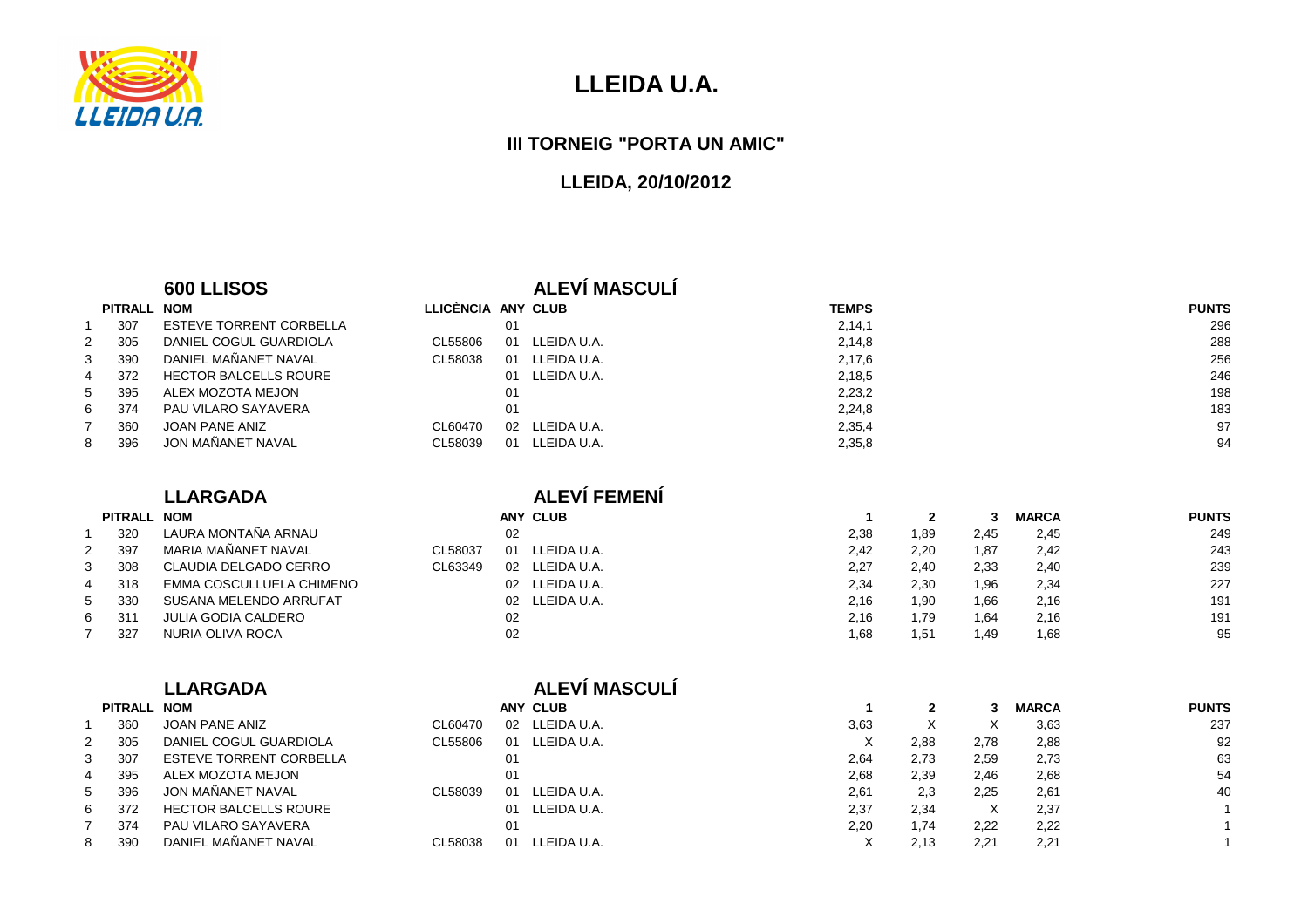

**PITRALL NOM**

# **LLEIDA U.A.**

#### **III TORNEIG "PORTA UN AMIC"**

## **LLEIDA, 20/10/2012**

### **PES 2 KG. ALEVÍ FEMENÍ**

**ALEVÍ MASCULÍ**

|             | PITRALL NOM |                            |         |    | <b>ANY CLUB</b> |      |      |      | <b>MARCA</b> | <b>PUNTS</b> |
|-------------|-------------|----------------------------|---------|----|-----------------|------|------|------|--------------|--------------|
|             | 397         | MARIA MAÑANET NAVAL        | CL58037 | 01 | LLEIDA U.A.     | 5,37 | 5,22 | 5,42 | 5,42         | 296          |
| $2^{\circ}$ | 320         | LAURA MONTAÑA ARNAU        |         | 02 |                 | 4,36 | 4,41 | 4.38 | 4.41         | 236          |
| 3           | 308         | CLAUDIA DELGADO CERRO      | CL63349 | 02 | LLEIDA U.A.     | 3,82 | 3,70 | 4,29 | 4,29         | 229          |
| 4           | 318         | EMMA COSCULLUELA CHIMENO   |         |    | 02 LLEIDA U.A.  | 3,09 | 3,38 | 3,22 | 3,38         | 175          |
|             | 5 311       | <b>JULIA GODIA CALDERO</b> |         | 02 |                 | 3.18 | 2.67 | 2.58 | 3,18         | 163          |
| 6           | 327         | NURIA OLIVA ROCA           |         | 02 |                 | 2,98 | 2,87 | 2,59 | 2,98         | 151          |
|             | 330         | SUSANA MELENDO ARRUFAT     |         |    | 02 LLEIDA U.A.  | 2,92 |      | 2.69 | 2,92         | 147          |

#### **PES 2 KG.**

|              | <b>PITRALL</b> | <b>NOM</b>                     |         |    | ANY CLUB    |      |      |      | <b>MARCA</b> | <b>PUNTS</b> |
|--------------|----------------|--------------------------------|---------|----|-------------|------|------|------|--------------|--------------|
|              | 305            | DANIEL COGUL GUARDIOLA         | CL55806 | 01 | LLEIDA U.A. | 9,47 | 9,79 | 9,74 | 9,79         | 516          |
| $\mathbf{2}$ | 360            | JOAN PANE ANIZ                 | CL60470 | 02 | LLEIDA U.A. | 6,42 | 6,49 | 7,00 | 7,00         | 352          |
| 3            | 307            | <b>ESTEVE TORRENT CORBELLA</b> |         | 01 |             | 5,91 | 6,20 | 6,78 | 6,78         | 339          |
| 4            | 390            | DANIEL MAÑANET NAVAL           | CL58038 | 01 | LLEIDA U.A. | 5,88 | 6,30 | 5,77 | 6,30         | 311          |
|              | 5 374          | PAU VILARO SAYAVERA            |         | 01 |             | 5,38 | 5,62 | 5,93 | 5,93         | 289          |
| 6            | -372           | <b>HECTOR BALCELLS ROURE</b>   |         | 01 | LLEIDA U.A. | 5,10 | 5,34 | 5,80 | 5,80         | 282          |
|              | 395            | ALEX MOZOTA MEJON              |         | 01 |             | 5,67 | 4,69 | 5,04 | 5,67         | 274          |
| 8            | 396            | JON MAÑANET NAVAL              | CL58039 | 01 | LEIDA U.A.  | 4,67 | 4,14 | 5,11 | 5,11         | 241          |

|                    | <b>80 LLISOS</b>                                 |                                                                                                                                                                                                                                                                                                                                                          | <b>INFANTIL FEMENI</b>  |              |              |
|--------------------|--------------------------------------------------|----------------------------------------------------------------------------------------------------------------------------------------------------------------------------------------------------------------------------------------------------------------------------------------------------------------------------------------------------------|-------------------------|--------------|--------------|
| PITRALL NOM        | <b>SENSE PARTICIPANTS</b>                        | LLICENCIA ANY CLUB                                                                                                                                                                                                                                                                                                                                       |                         | <b>TEMPS</b> | <b>PUNTS</b> |
|                    | <b>80 LLISOS</b>                                 |                                                                                                                                                                                                                                                                                                                                                          | <b>INFANTIL MASCULÍ</b> |              |              |
| <b>PITRALL NOM</b> |                                                  | LLICÈNCIA ANY CLUB                                                                                                                                                                                                                                                                                                                                       |                         | <b>TEMPS</b> | <b>PUNTS</b> |
| $\sim$ $\sim$      | $\begin{array}{c} \n 0 \\ 0 \\ 0 \\ \end{array}$ | $\sigma$ $\tau$ $\tau$ $\tau$ $\sigma$ , $\sigma$ , $\tau$ $\tau$ $\tau$ , $\tau$ , $\tau$ , $\tau$ , $\tau$ , $\tau$ , $\tau$ , $\tau$ , $\tau$ , $\tau$ , $\tau$ , $\tau$ , $\tau$ , $\tau$ , $\tau$ , $\tau$ , $\tau$ , $\tau$ , $\tau$ , $\tau$ , $\tau$ , $\tau$ , $\tau$ , $\tau$ , $\tau$ , $\tau$ , $\tau$ , $\tau$ , $\tau$ , $\tau$ , $\tau$ , |                         | $\sim$       | $\sim$       |

| IIRALL NUM |                      | LLIVENVIA ANI VLUD |                | IEMFJ | <b>FUNIJ</b> |
|------------|----------------------|--------------------|----------------|-------|--------------|
| 300        | SERGI LIEBANA JORDAN | CT17501            | 00 LLEIDA U.A. | 12.4  | 226          |
| 304        | RICARD RUBIO PALLARS |                    |                | 13.5  |              |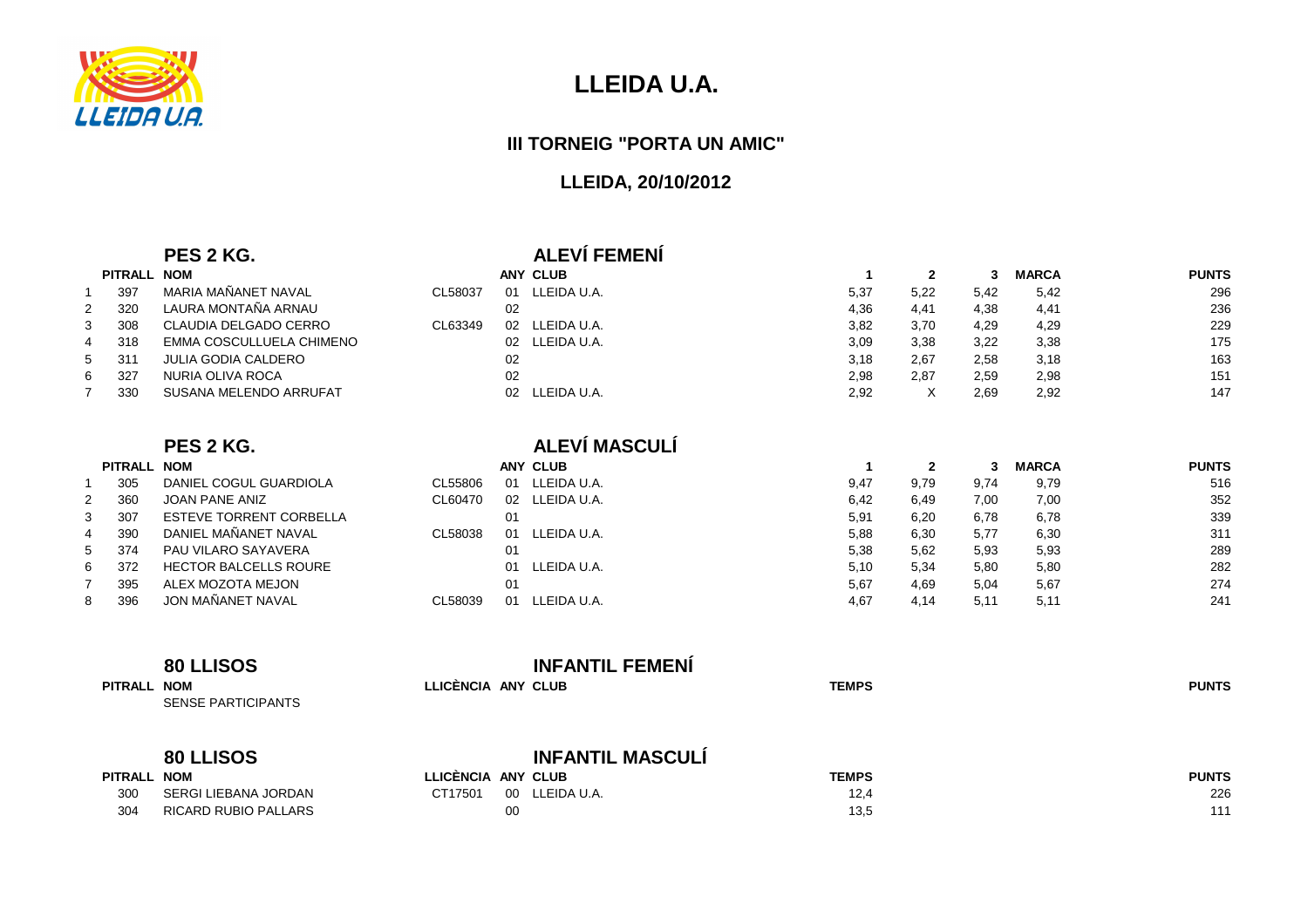

#### **III TORNEIG "PORTA UN AMIC"**

| PITRALL NOM               | <b>1000 LLISOS</b><br><b>SENSE PARTICIPANTS</b>                           | LLICÈNCIA ANY CLUB            |        | <b>INFANTIL FEMENÍ</b>                                       | <b>TEMPS</b>                     |                                                            |                   |                              | <b>PUNTS</b>               |
|---------------------------|---------------------------------------------------------------------------|-------------------------------|--------|--------------------------------------------------------------|----------------------------------|------------------------------------------------------------|-------------------|------------------------------|----------------------------|
| PITRALL NOM<br>300<br>304 | <b>1000 LLISOS</b><br>SERGI LIEBANA JORDAN<br><b>RICARD RUBIO PALLARS</b> | LLICÈNCIA ANY CLUB<br>CT17501 | $00\,$ | <b>INFANTIL MASCULÍ</b><br>00 LLEIDA U.A.                    | <b>TEMPS</b><br>4,23,4<br>4,25,7 |                                                            |                   |                              | <b>PUNTS</b><br>169<br>157 |
| PITRALL NOM               | <b>LLARGADA</b><br><b>SENSE PARTICIPANTS</b>                              |                               |        | <b>INFANTIL FEMENÍ</b><br><b>ANY CLUB</b>                    |                                  | $2^{\circ}$<br>$\mathbf{1}$                                | 3                 | <b>MARCA</b>                 | <b>PUNTS</b>               |
| PITRALL NOM<br>300<br>304 | <b>LLARGADA</b><br>SERGI LIEBANA JORDAN<br>RICARD RUBIO PALLARS           | CT17501                       | 00     | <b>INFANTIL MASCULÍ</b><br><b>ANY CLUB</b><br>00 LLEIDA U.A. | 3,65<br>3,02                     | $\mathbf{2}$<br>$\overline{1}$<br>3,04<br>3,04             | 3<br>3,06<br>3,06 | <b>MARCA</b><br>3,65<br>3,06 | <b>PUNTS</b><br>241<br>127 |
| PITRALL NOM               | PES 2 KG.<br><b>SENSE PARTICIPANTS</b>                                    |                               |        | <b>INFANTIL FEMENÍ</b><br><b>ANY CLUB</b>                    |                                  | $\mathbf{2}$<br>$\mathbf{1}$                               | $\mathbf{3}$      | <b>MARCA</b>                 | <b>PUNTS</b>               |
| PITRALL NOM<br>300<br>304 | PES 3 KG.<br>SERGI LIEBANA JORDAN<br><b>RICARD RUBIO PALLARS</b>          | CT17501                       | 00     | <b>INFANTIL MASCULÍ</b><br><b>ANY CLUB</b><br>00 LLEIDA U.A. | 6,62                             | $\mathbf{2}$<br>$\overline{1}$<br>6,87<br>$\times$<br>4,97 | 3<br>6,73<br>5,13 | <b>MARCA</b><br>6,87<br>5,13 | <b>PUNTS</b><br>344<br>243 |
| PITRALL NOM               | 100 LLISOS<br><b>SENSE PARTICIPANTS</b>                                   | LLICÈNCIA ANY CLUB            |        | <b>CADET FEMENÍ</b>                                          | <b>TEMPS</b>                     |                                                            |                   |                              | <b>PUNTS</b>               |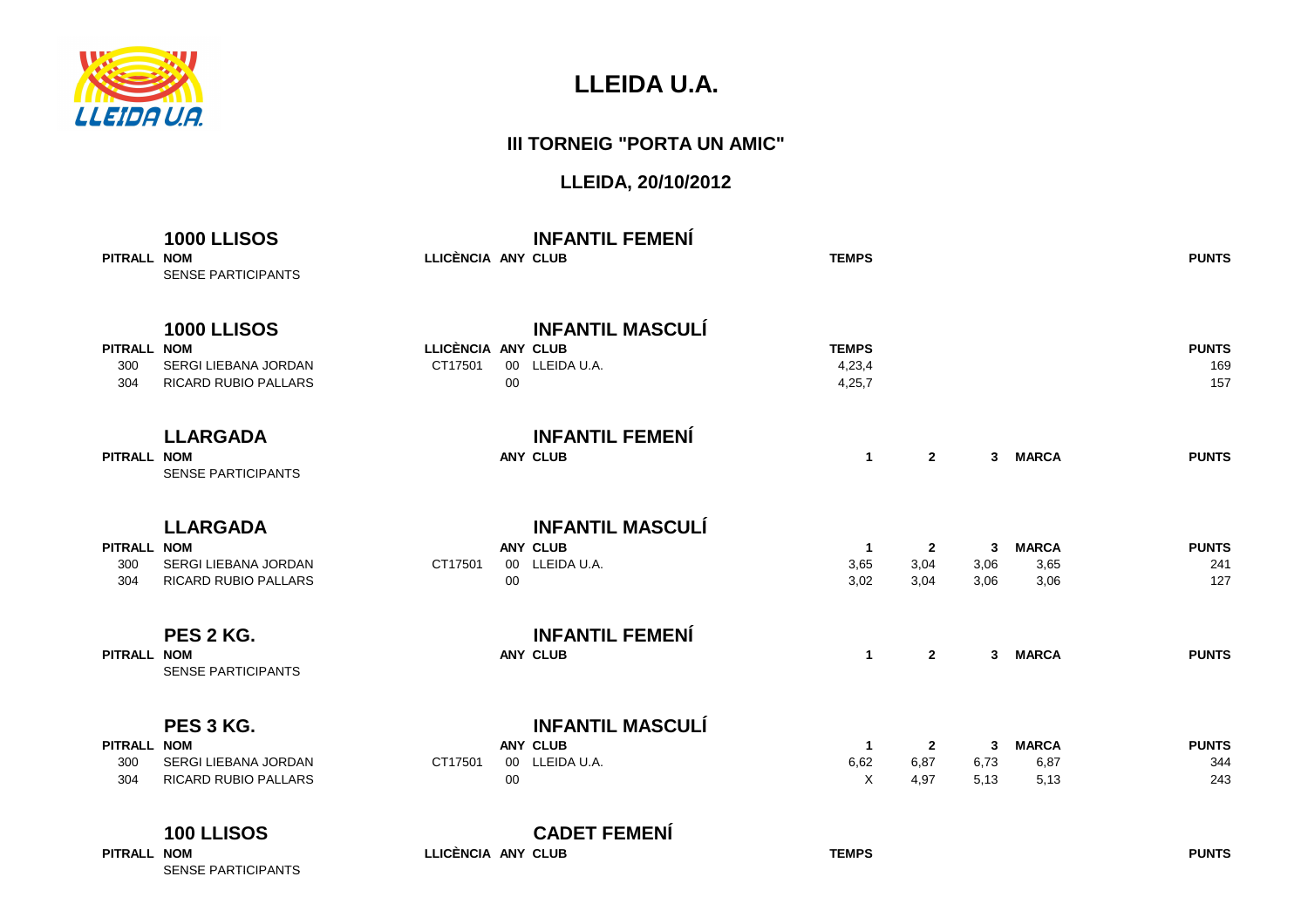

#### **III TORNEIG "PORTA UN AMIC"**

|                      |                | 100 LLISOS                 |                    |    | <b>CADET MASCULÍ</b> |              | <b>VENT</b>  |                |              |              |
|----------------------|----------------|----------------------------|--------------------|----|----------------------|--------------|--------------|----------------|--------------|--------------|
|                      | PITRALL NOM    |                            | LLICÈNCIA ANY CLUB |    |                      | <b>TEMPS</b> | $-2,8$       |                |              | <b>PUNTS</b> |
| -1                   | 332            | DANIEL MORCILLO JIMENEZ    | CL61855            |    | 98 LLEIDA U.A.       | 12,9         |              |                |              | 414          |
| 2                    | 351            | <b>VICTOR SANCHO NAVAL</b> | CL54626            |    | 97 LLEIDA U.A.       | 13,1         |              |                |              | 374          |
| 3                    | 315            | MARC LIEBANA JORDAN        | CT17500            |    | 98 LLEIDA U.A.       | 13,3         |              |                |              | 337          |
|                      | 344            | <b>ALEX CASTELL CREUS</b>  |                    | 98 |                      | 15,7         |              |                |              | 41           |
|                      |                |                            |                    |    |                      |              |              |                |              |              |
|                      |                | <b>1000 LLISOS</b>         |                    |    | <b>CADET FEMENÍ</b>  |              |              |                |              |              |
|                      |                |                            |                    |    |                      |              |              |                |              |              |
|                      | PITRALL NOM    |                            | LLICÈNCIA ANY CLUB |    |                      | <b>TEMPS</b> |              |                |              | <b>PUNTS</b> |
| -1                   | 6              | <b>CARLA ROPERO TAPIA</b>  | CT17502            |    | 98 LLEIDA U.A.       | 3,47,4       |              |                |              | 402          |
|                      |                |                            |                    |    |                      |              |              |                |              |              |
|                      |                | <b>1000 LLISOS</b>         |                    |    | <b>CADET MASCULÍ</b> |              |              |                |              |              |
|                      | PITRALL NOM    |                            | LLICÈNCIA ANY CLUB |    |                      | <b>TEMPS</b> |              |                |              | <b>PUNTS</b> |
| -1                   |                | SEBASTIAN CHANGO PAZMIÑO   | CL58031            |    | 97 LLEIDA U.A.       | 3,12,2       |              |                |              | 725          |
| 2                    | 345            | JORGE MELENDO ARRUFAT      | CT20153            |    | 97 LLEIDA U.A.       | 3, 15, 2     |              |                |              | 693          |
| 3                    | 351            | <b>VICTOR SANCHO NAVAL</b> | CL54626            |    | 97 LLEIDA U.A.       | 3,16,2       |              |                |              | 683          |
| 4                    | 332            | DANIEL MORCILLO JIMENEZ    | CL61855            |    | 98 LLEIDA U.A.       | 3,21,0       |              |                |              | 635          |
| 5                    | $\overline{4}$ | LLUIS ROPERO TAPIA         | CT17503            |    | 98 LLEIDA U.A.       | 3,25,4       |              |                |              | 593          |
| 6                    | 344            | ALEX CASTELL CREUS         |                    | 98 |                      | 3,45,1       |              |                |              | 420          |
| $\overline{7}$       | 315            | <b>MARC LIEBANA JORDAN</b> | CT17500            |    | 98 LLEIDA U.A.       | 4,11,0       |              |                |              | 238          |
|                      |                | <b>LLARGADA</b>            |                    |    | <b>CADET FEMENÍ</b>  |              |              |                |              |              |
|                      | PITRALL NOM    |                            |                    |    | <b>ANY CLUB</b>      | $\mathbf{1}$ | $\mathbf{2}$ | 3 <sup>1</sup> | <b>MARCA</b> | <b>PUNTS</b> |
|                      |                | <b>SENSE PARTICIPANTS</b>  |                    |    |                      |              |              |                |              |              |
|                      |                |                            |                    |    |                      |              |              |                |              |              |
|                      |                | <b>LLARGADA</b>            |                    |    | <b>CADET MASCULÍ</b> |              |              |                |              |              |
|                      | PITRALL NOM    |                            |                    |    | <b>ANY CLUB</b>      | $\mathbf 1$  | $\mathbf{2}$ | $3^{\circ}$    | <b>MARCA</b> | <b>PUNTS</b> |
| $\mathbf{1}$         | 351            | VICTOR SANCHO NAVAL        | CL54626            |    | 97 LLEIDA U.A.       | 4,90         | 4,75         | 4,67           | 4,90         | 488          |
|                      |                |                            |                    |    |                      | $-2,00$      | $-2,40$      | $-2,10$        |              |              |
| $\mathbf{2}^{\circ}$ | 332            | DANIEL MORCILLO JIMENEZ    | CL61855            |    | 98 LLEIDA U.A.       | 4,51         | 4,88         | 4,49           | 4,88         | 484          |
|                      |                |                            |                    |    |                      | $-2,10$      | $-2,00$      | $-2,20$        |              |              |
| 3                    | 315            | <b>MARC LIEBANA JORDAN</b> | CT17500            |    | 98 LLEIDA U.A.       | 4,85         | 4,37         | $\times$       | 4,85         | 479          |
|                      |                |                            |                    |    |                      | $-2,80$      | $-2,30$      |                |              |              |
| 4                    | 344            | ALEX CASTELL CREUS         |                    | 98 |                      | 3,14         | $\times$     | X              | 3,14         | 142          |
|                      |                |                            |                    |    |                      | $-2,90$      |              |                |              |              |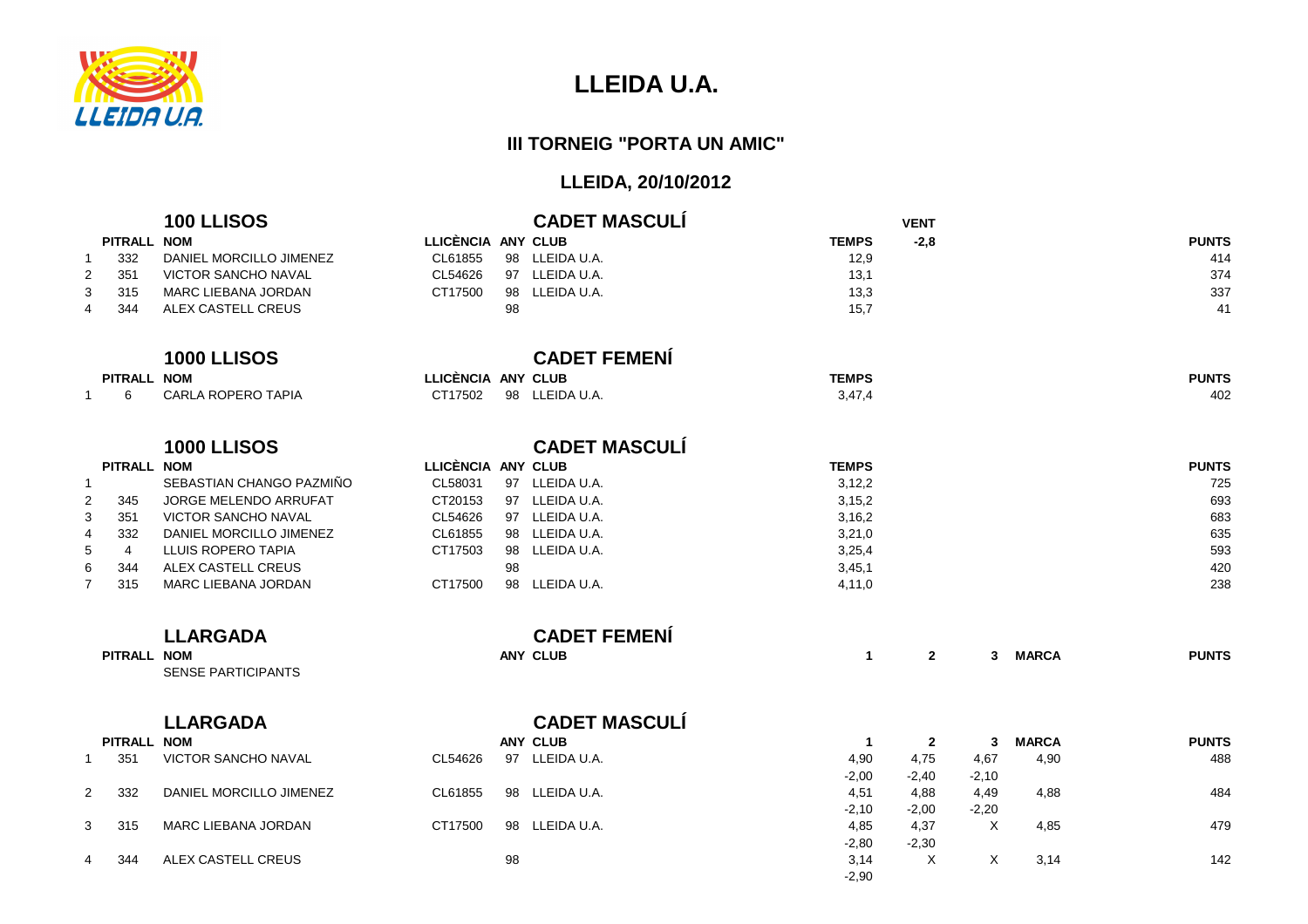

#### **III TORNEIG "PORTA UN AMIC"**

| PITRALL NOM | PES 3 KG.<br><b>SENSE PARTICIPANTS</b> |               | <b>CADET FEMENI</b><br><b>ANY CLUB</b> |      | $\mathbf{2}$ | 3    | <b>MARCA</b> | <b>PUNTS</b> |
|-------------|----------------------------------------|---------------|----------------------------------------|------|--------------|------|--------------|--------------|
|             | PES 4 KG.                              |               | <b>CADET MASCULÍ</b>                   |      |              |      |              |              |
| PITRALL NOM |                                        |               | <b>ANY CLUB</b>                        |      | $\mathbf{2}$ | 3    | <b>MARCA</b> | <b>PUNTS</b> |
| 315         | MARC LIEBANA JORDAN                    | CT17500<br>98 | LLEIDA U.A.                            | X    | 11,46        | X.   | 11,46        | 614          |
| 351         | <b>VICTOR SANCHO NAVAL</b>             | CL54626<br>97 | LLEIDA U.A.                            | 8,65 | 8,93         | 9,05 | 9,05         | 472          |
| 332         | DANIEL MORCILLO JIMENEZ                | CL61855<br>98 | LLEIDA U.A.                            | 7,03 | 6,15         | X    | 7,03         | 354          |
| 344         | ALEX CASTELL CREUS                     | 98            |                                        | 5,82 | 5,9          | 6,18 | 6,18         | 304          |
|             |                                        |               |                                        |      |              |      |              |              |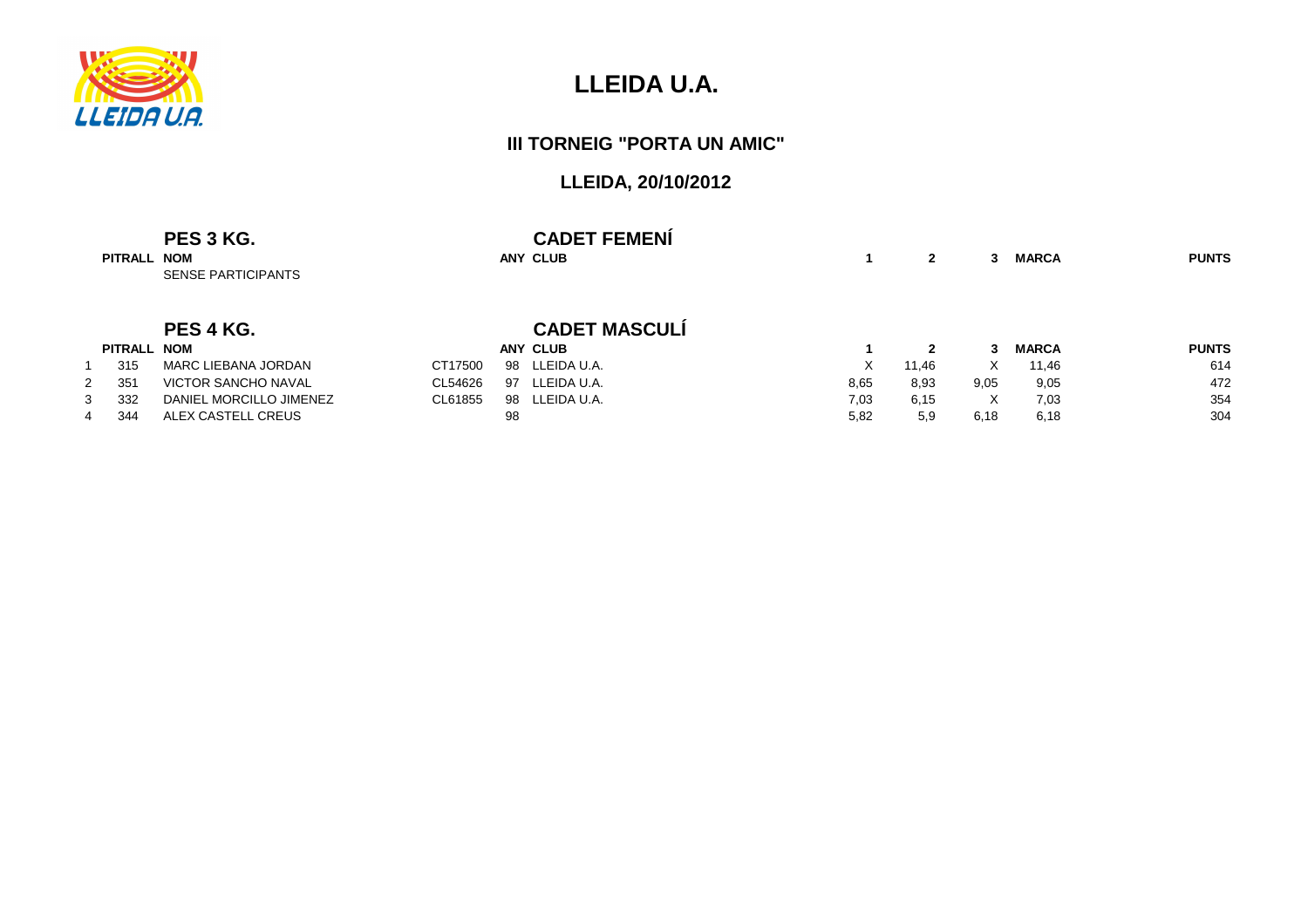

#### **III TORNEIG "PORTA UN AMIC"**

# **BENJAMÍ MASCULÍ**

|             |            |                             |            | 60 M. LL.    |              | 600 M. LL.   |              |              | <b>LLARGADA</b> | PES 2 KG.    |              | <b>TOTAL</b> |
|-------------|------------|-----------------------------|------------|--------------|--------------|--------------|--------------|--------------|-----------------|--------------|--------------|--------------|
| <b>LLOC</b> | DORSAL NOM |                             | <b>ANY</b> | <b>MARCA</b> | <b>PUNTS</b> | <b>MARCA</b> | <b>PUNTS</b> | <b>MARCA</b> | <b>PUNTS</b>    | <b>MARCA</b> | <b>PUNTS</b> | <b>PUNTS</b> |
|             | 362        | <b>IMARC BALSELLS ROURE</b> | 2003       | 10,7         | 20           | 2,18,9       | 242          | 2,85         | 86              | 4,88         | 228          | 1.155        |
|             | 364        | IOSCAR TRAID URGELLES       | 2003       | 10,1         | 75           | 2,21,9       | 211          | 2,63         | 44              | 5,24         | 249          |              |
|             | 375        | IGERARD RAMIREZ SANMARTIN   | 2005       | 13,8         |              | 2,51,6       | 18           | 1,69         |                 | 2.16         | 69           | 554          |
|             | 348        | <b>LUCAS JIMENEZ DAUSSA</b> | 2003       | 10,1         | 75           | 2,19,5       | 235          | 2,85         | 86              | 4,68         | 69           |              |
|             | 353        | IANIOL MITJANS VILANOVA     | 2007       | 14,5         |              | 3,23,0       |              | 1,65         |                 | 2,22         | 73           | 112          |
|             | 358        | <b>CARLOS TORRES JAEN</b>   | 2007       | 14,1         |              | 3,23,2       |              | 1,25         |                 | 1,53         | 33           |              |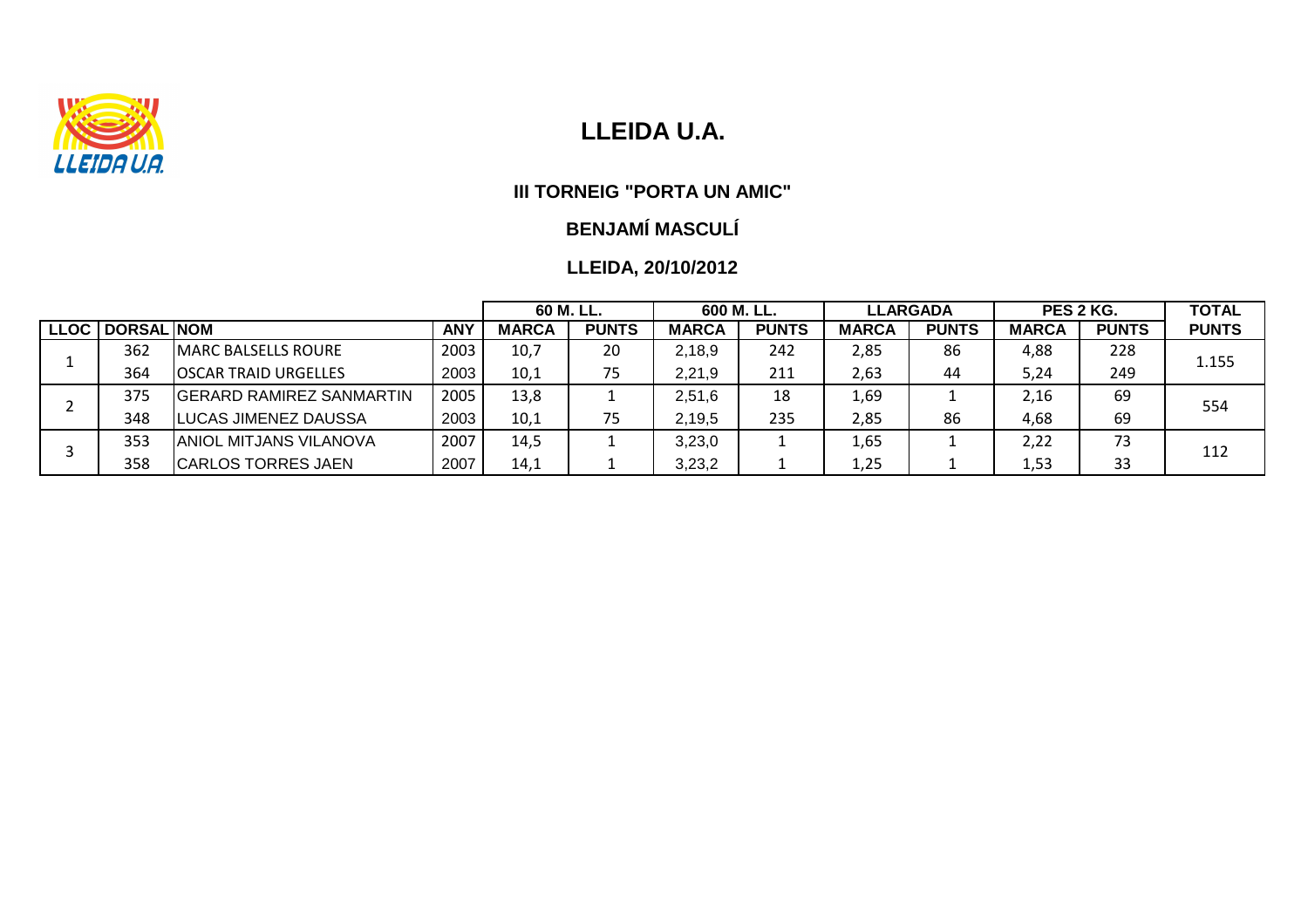

#### **III TORNEIG "PORTA UN AMIC"**

## **BENJAMÍ FEMENÍ**

|                   |                                 | 60 M. LL.  |              | 600 M. LL.   |              | <b>LLARGADA</b> |              | PES 2 KG.    |              | <b>TOTAL</b> |              |
|-------------------|---------------------------------|------------|--------------|--------------|--------------|-----------------|--------------|--------------|--------------|--------------|--------------|
| LLOC   DORSAL NOM |                                 | <b>ANY</b> | <b>MARCA</b> | <b>PUNTS</b> | <b>MARCA</b> | <b>PUNTS</b>    | <b>MARCA</b> | <b>PUNTS</b> | <b>MARCA</b> | <b>PUNTS</b> | <b>PUNTS</b> |
| 398               | <b>IMERITXELL MONZON ESTEVE</b> | 2005       | 11,8         | 121          | 2,42,0       | 57              | 1,87         | 131          | 3,04         | 155          | 688          |
| 399               | <b>SARAY CHANGO PAZMIÑO</b>     | 2005       | 13,9         |              | 3,01,6       |                 | 1,65         | 89           | 2,41         | 117          |              |
| 323               | <b>IMARTA OLIVA ROCA</b>        | 2003       | 12,4         | 80           | 3,22,6       |                 | 1,86         | 127          | 2,89         | 146          | 634          |
| 324               | <b>DARIA SIMON</b>              | 2003       | 13,0         | 48           | 3,22,2       |                 | 1,55         | 69           | 3,16         | 162          |              |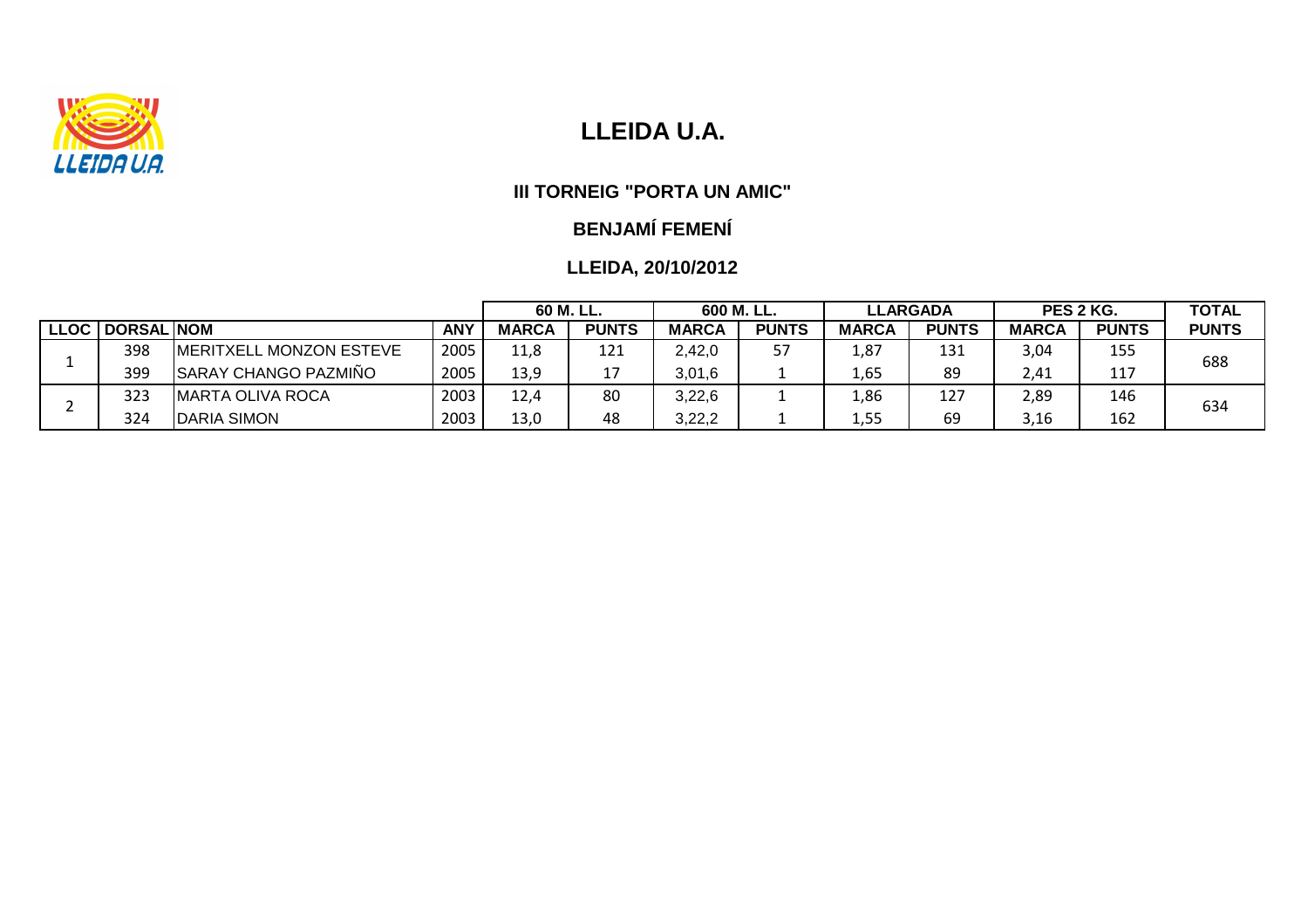

#### **III TORNEIG "PORTA UN AMIC"**

# **ALEVÍ MASCULÍ**

|      |                   |                                 |            |              | 60 M. LL.    |              | 600 M. LL.   |              | <b>LLARGADA</b> |              | PES 2 KG.    |              |
|------|-------------------|---------------------------------|------------|--------------|--------------|--------------|--------------|--------------|-----------------|--------------|--------------|--------------|
| LLOC | <b>DORSAL NOM</b> |                                 | <b>ANY</b> | <b>MARCA</b> | <b>PUNTS</b> | <b>MARCA</b> | <b>PUNTS</b> | <b>MARCA</b> | <b>PUNTS</b>    | <b>MARCA</b> | <b>PUNTS</b> | <b>PUNTS</b> |
|      | 305               | IDANIEL COGUL GUARDIOLA         | 2001       | 10,9         | Q            | 2,14,8       | 288          | 2,88         | 92              | 9,79         | 516          | 1.630        |
|      | 307               | <b>IESTEVE TORRENT CORBELLA</b> | 2001       | 10,6         | 27           | 2, 14, 1     | 296          | 2,73         | 63              | 6,78         | 339          |              |
|      | 390               | DANIEL MANANET NAVAL            | 2001       | 10,0         | 88           | 2,17,6       | 256          | 2,21         |                 | 6,30         | 311          | 1.183        |
|      | 395               | <b>ALEX MOZOTA MEJON</b>        | 2001       | 11.9         |              | 2,23,2       | 198          | 2,68         | 54              | 5,67         | 274          |              |
|      | 372               | <b>HECTOR BALSELLS ROURE</b>    | 2001       | 10,4         | 44           | 2,18,5       | 246          | 2,37         |                 | 5,80         | 282          | 1.161        |
|      | 374               | <b>PAU VILARO SAYAVERA</b>      | 2001       | 9,8          | 115          | 2,24,8       | 183          | 2,22         |                 | 5,93         | 289          |              |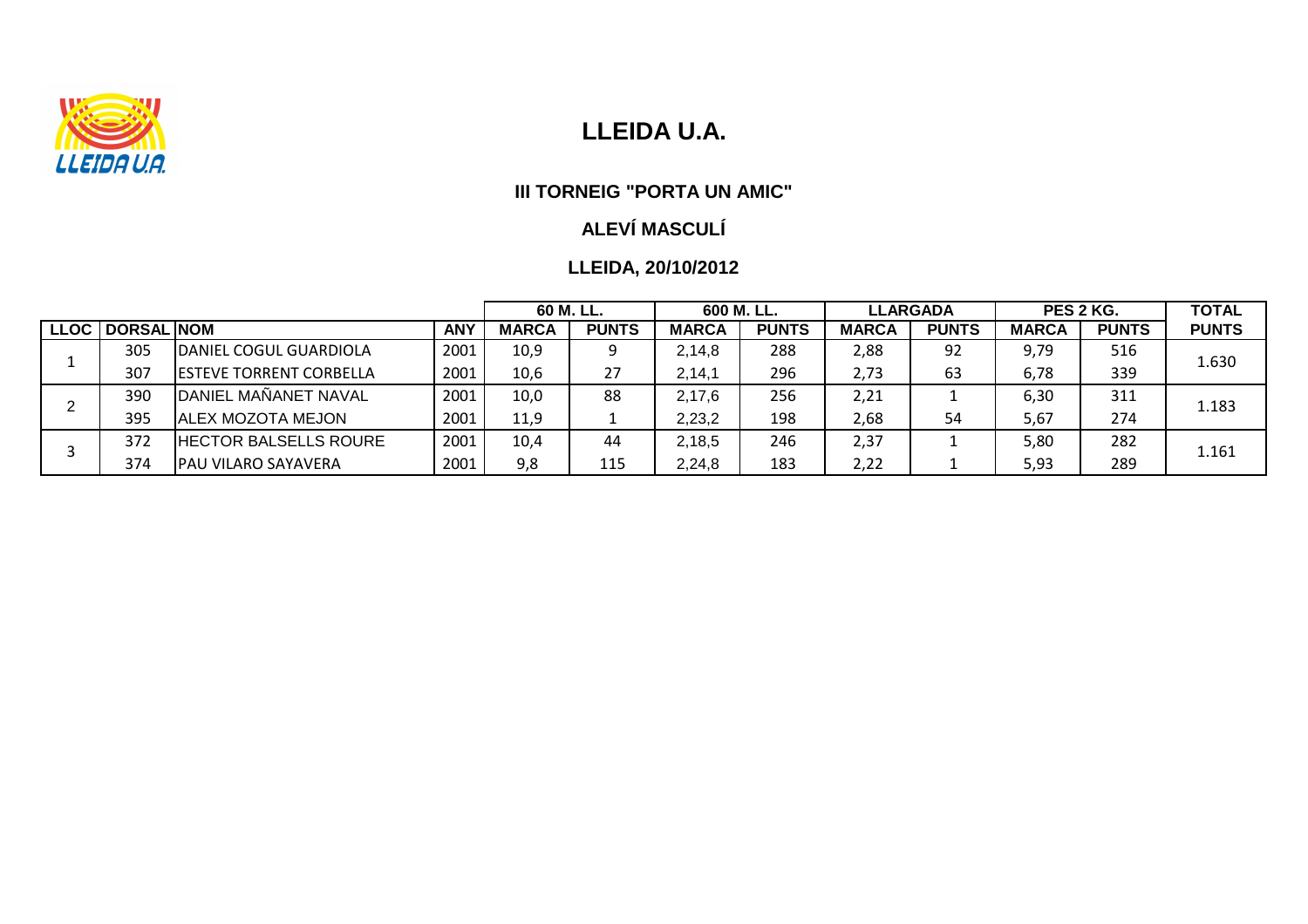

#### **III TORNEIG "PORTA UN AMIC"**

## **ALEVÍ FEMENÍ**

|             |                   |                            |            |              | 60 M. LL.    |              | 600 M. LL.   |              | <b>LLARGADA</b> |              | PES 2 KG.    |              |
|-------------|-------------------|----------------------------|------------|--------------|--------------|--------------|--------------|--------------|-----------------|--------------|--------------|--------------|
| <b>LLOC</b> | <b>DORSAL NOM</b> |                            | <b>ANY</b> | <b>MARCA</b> | <b>PUNTS</b> | <b>MARCA</b> | <b>PUNTS</b> | <b>MARCA</b> | <b>PUNTS</b>    | <b>MARCA</b> | <b>PUNTS</b> | <b>PUNTS</b> |
|             | 308               | CLAUDIA DELGADO CERRO      | 2002       | 9,7          | 351          | 2,34,3       | 105          | 2,40         | 239             | 4,29         | 229          | 1.467        |
|             | 311               | <b>JULIA GODIA CALDERO</b> | 2002       | 11,7         | 128          | 2,41,3       | 61           | 2,16         | 191             | 3,18         | 163          |              |
|             | 318               | IEMMA COSCULLUELA CHIMENO  | 2002       | 11,3         | 163          | 2,47,2       | 33           | 2,34         | 227             | 3,38         | 175          | 1.404        |
|             | 320               | LAURA MONTAÑA ARNAU        | 2002       | 10,4         | 256          | 2,40,5       | 65           | 2,45         | 249             | 4,41         | 236          |              |
|             | 330               | ISUSANA MELENDO ARRUFAT    | 2002       | 12,1         | 100          | 2,50,1       | 23           | 2,16         | 191             | 2,92         | 147          | 862          |
|             | 327               | NURIA OLIVA ROCA           | 2002       | 11,4         | 154          | 3,24,3       |              | 1,68         | 95              | 2,98         | 151          |              |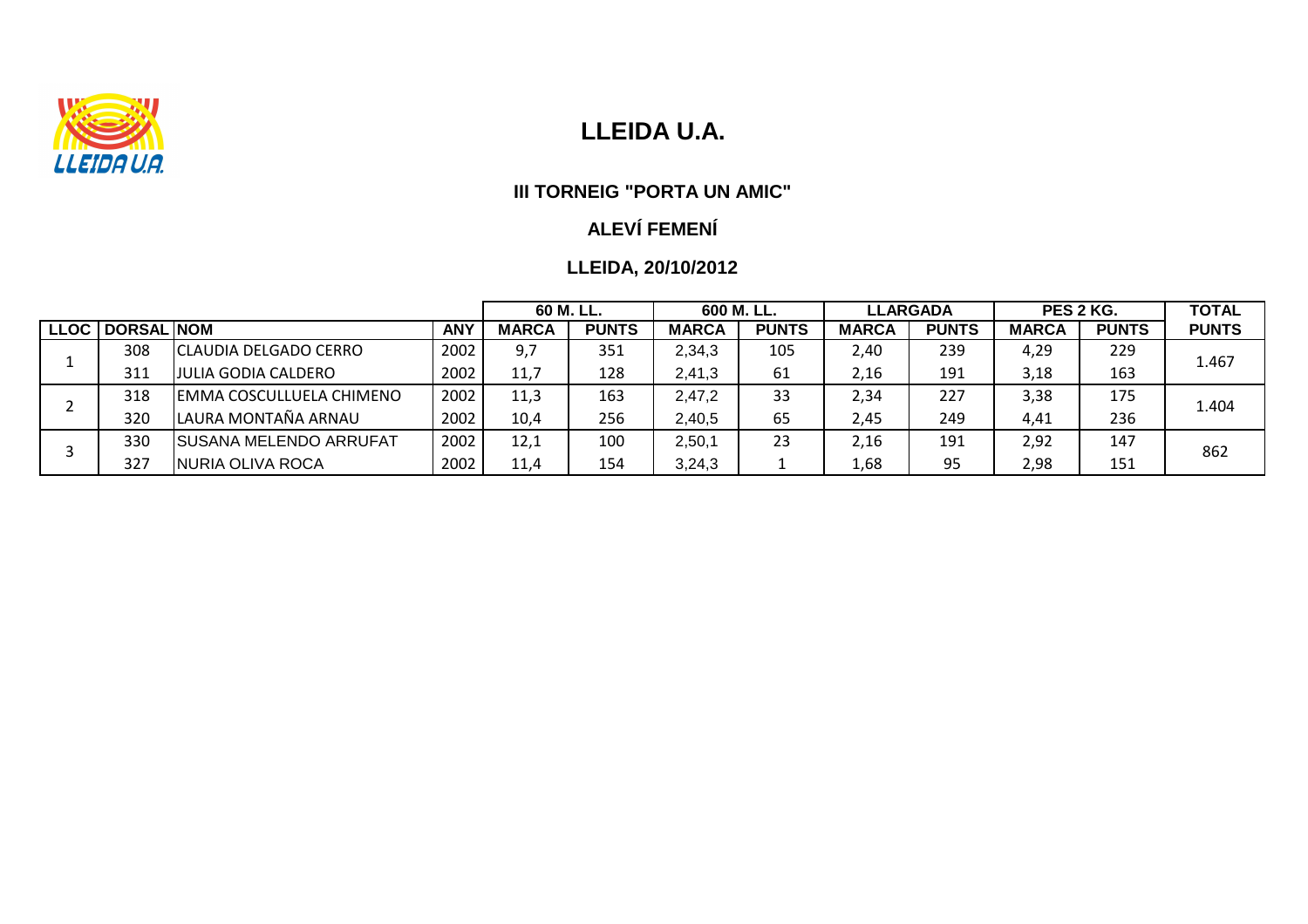

# **MEDILAST SPORT LLEIDA U.A.**

#### **III TORNEIG "PORTA UN AMIC"**

#### **INFANTIL MASCULÍ**

|                           |                    |                             | 80 M. LL.  |              | 1000 M. LL.  |              | <b>LLARGADA</b> |              | PES 3 KG.                 |              | <b>TOTAL</b> |              |
|---------------------------|--------------------|-----------------------------|------------|--------------|--------------|--------------|-----------------|--------------|---------------------------|--------------|--------------|--------------|
| $\mathsf{L} \mathsf{LOC}$ | <b>HDORSAL NOM</b> |                             | <b>ANY</b> | <b>MARCA</b> | <b>PUNTS</b> | <b>MARCA</b> | <b>PUNTS</b>    | <b>MARCA</b> | <b>PUNTS</b>              | <b>MARCA</b> | <b>PUNTS</b> | <b>PUNTS</b> |
|                           | 300                | <b>SERGI LIEBANA JORDAN</b> | 2000       | 12,4         | 226          | 4,23,4       | 169             | 3,65         | 241                       | 6,87         | 344          | 1.618        |
|                           | 304                | <b>RICARD RUBIO PALLARS</b> | 2000       | 13,5         | ᆂᆂᆂ          | .25,7        | 157             | 3,06         | $\sim$ $\sim$ $\sim$<br>ᅩ | ---          | 243          |              |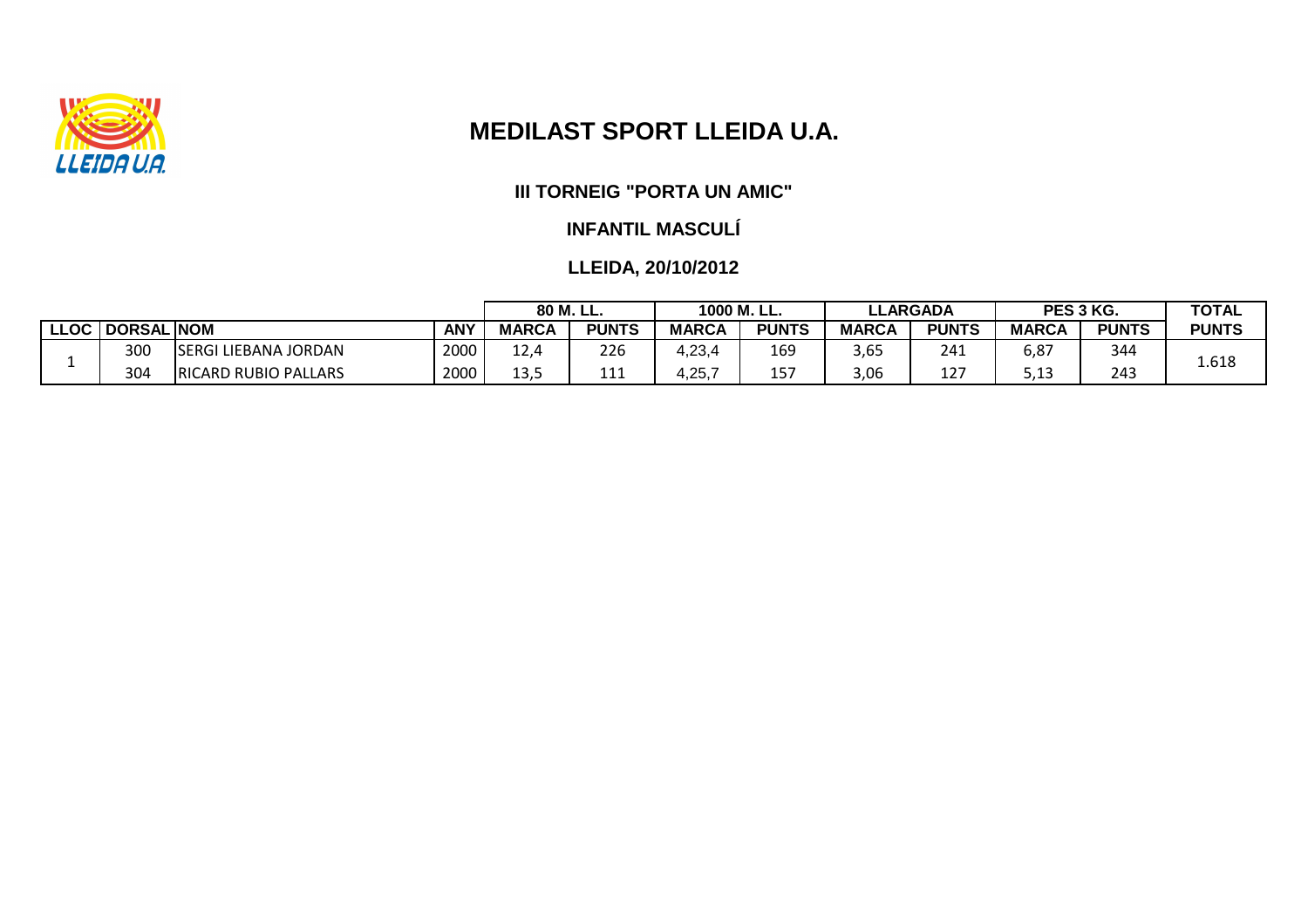

# **MEDILAST SPORT LLEIDA U.A.**

**III TORNEIG "PORTA UN AMIC"**

**INFANTIL FEMENÍ**

|                   |                            |            | 80 M. LL.    |              | 1000 M. LL.  |              | <b>LLARGADA</b> |              | PES 2 KG.    |              | <b>TOTAL</b> |
|-------------------|----------------------------|------------|--------------|--------------|--------------|--------------|-----------------|--------------|--------------|--------------|--------------|
| LLOC   DORSAL NOM |                            | <b>ANY</b> | <b>MARCA</b> | <b>PUNTS</b> | <b>MARCA</b> | <b>PUNTS</b> | <b>MARCA</b>    | <b>PUNTS</b> | <b>MARCA</b> | <b>PUNTS</b> | <b>PUNTS</b> |
|                   | <b>ISENSE PARTICIPANTS</b> |            |              |              |              |              |                 |              |              |              |              |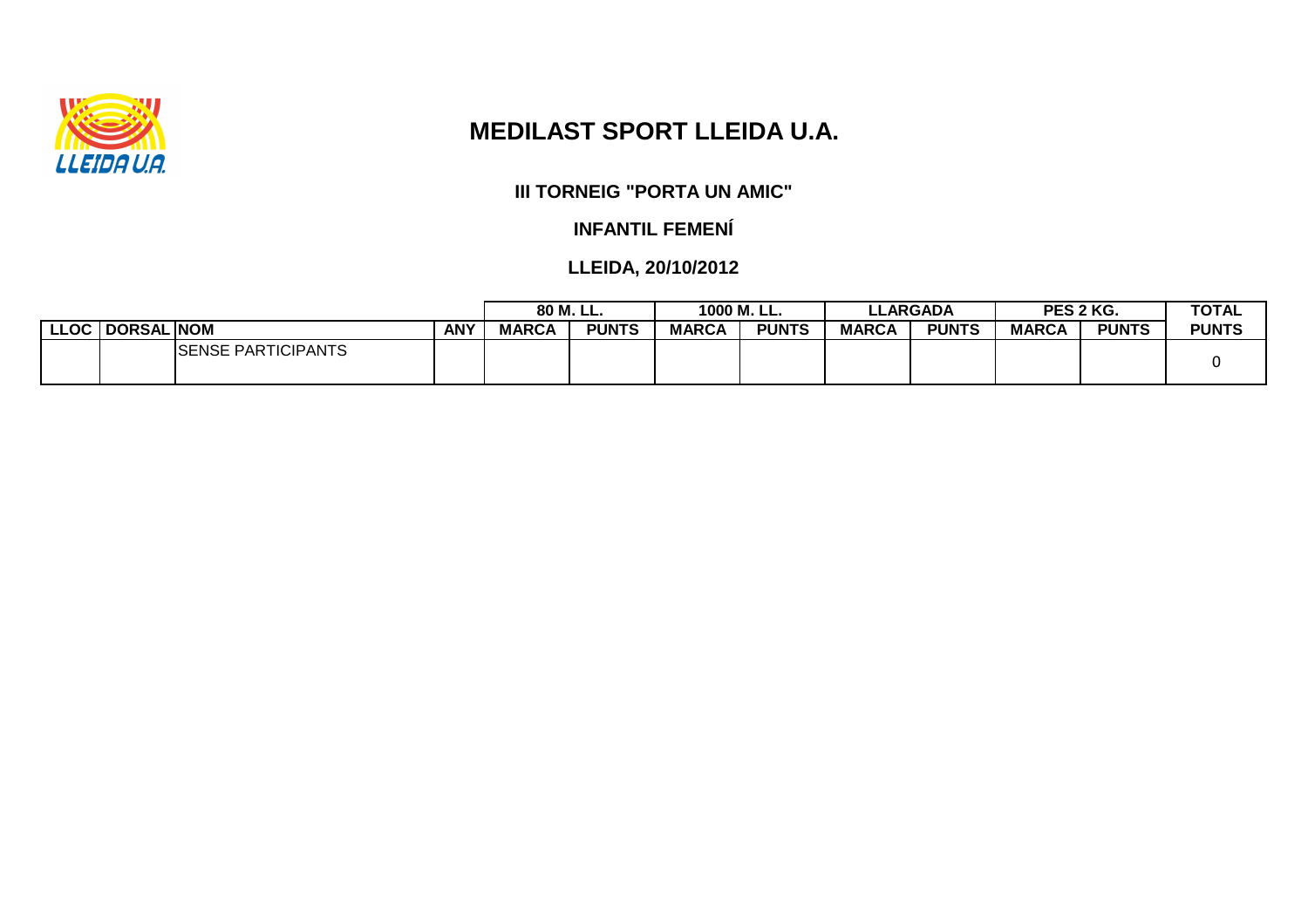

## **III TORNEIG "PORTA UN AMIC"**

## **CADET MASCULÍ**

|            |                   | 100 M. LL.                    |            | 1000 M. LL.  |              | <b>LLARGADA</b>  |              | PES 4 KG.    |              | <b>TOTAL</b> |              |              |
|------------|-------------------|-------------------------------|------------|--------------|--------------|------------------|--------------|--------------|--------------|--------------|--------------|--------------|
| <b>LOC</b> | <b>DORSAL NOM</b> |                               | <b>ANY</b> | <b>MARCA</b> | <b>PUNTS</b> | <b>MARCA</b>     | <b>PUNTS</b> | <b>MARCA</b> | <b>PUNTS</b> | <b>MARCA</b> | <b>PUNTS</b> | <b>PUNTS</b> |
|            | 332               | DANIEL MORCILLO JIMENEZ       | 98         | 120<br>14,J  | 414          | ח ו-חי<br>ا ے, ب | 635          | 4,88         | 484          | 7,03         | 354          | 2.794        |
|            | 344               | <b>CREUS</b><br>IALEX CASTELL | 98         | ∸J,          | 4⊥           | $3,45,^{\prime}$ | 420          | 3,14         | 142          | 6,18         | 304          |              |